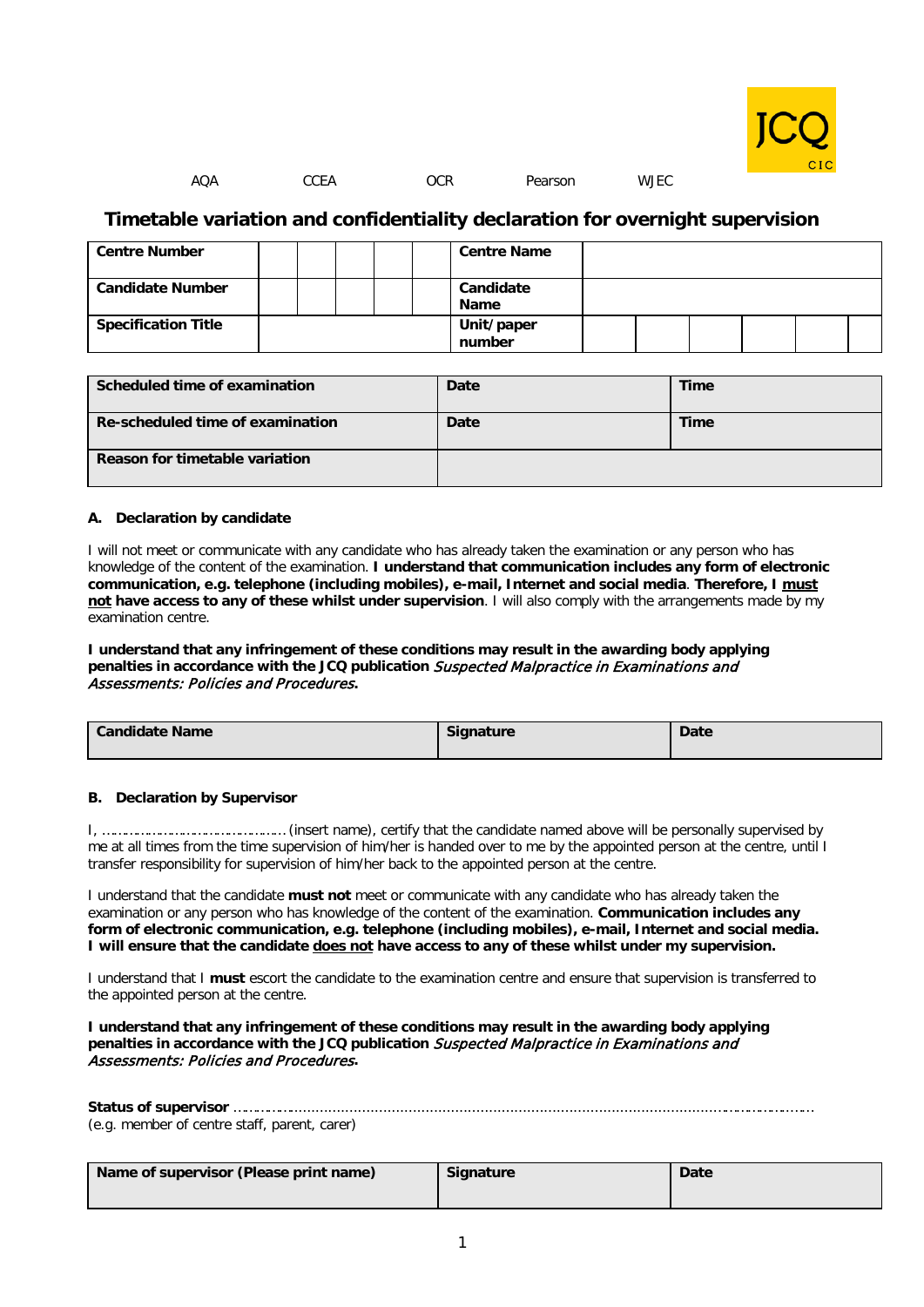## **C. Declaration by head of centre**

Given the declarations of the candidate and supervisor, I will do all that I might reasonably be expected to do to ensure that these conditions are met. I will report any known or suspected contraventions **immediately** to the appropriate awarding body.

| Head of centre (Please print name) | <b>Signature</b> | <b>Date</b> |
|------------------------------------|------------------|-------------|
|                                    |                  |             |